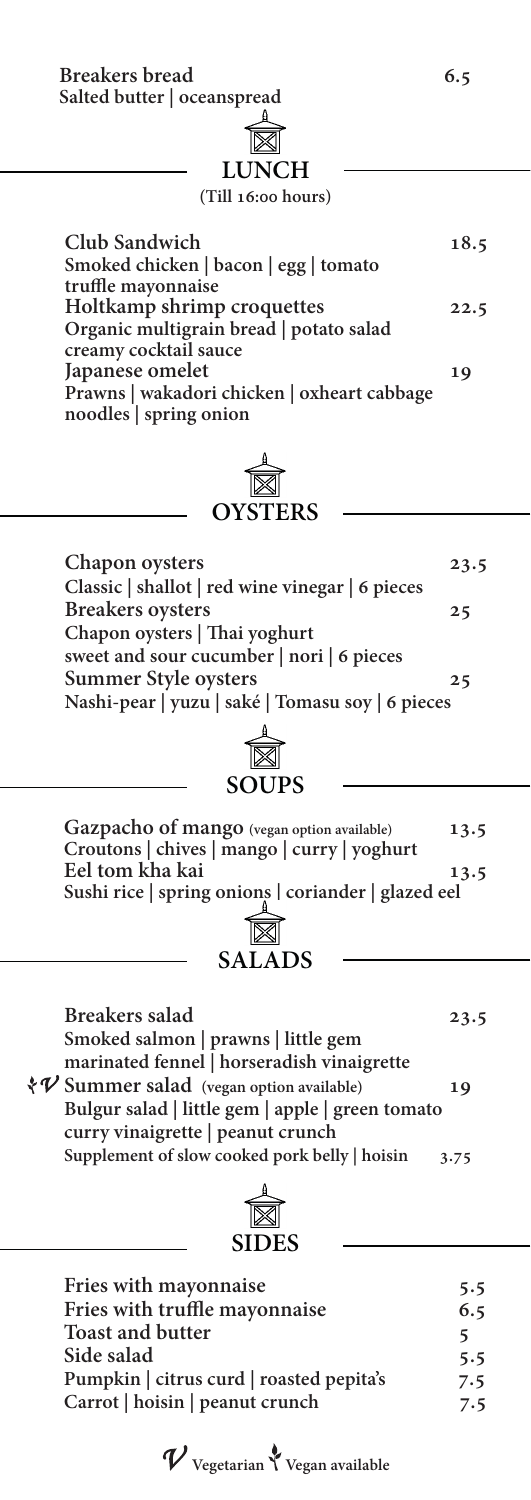# **STARTERS**

|                            | Sexy lobster                                                                                                                                                          | 37.5 |
|----------------------------|-----------------------------------------------------------------------------------------------------------------------------------------------------------------------|------|
|                            | Canadian lobster   lime cream   grapefruit   algae crunch   Japanese dressing<br>Halibut<br>Smoked à la minute   quinoa   seaweed   fennel   tarragon   Dutch shrimps | 21.5 |
|                            | Shrimp ceviche                                                                                                                                                        | 22.5 |
|                            | Passionfruit   radish   tobiko eggs   dashi foam   lemon balm<br>Sea bass tartare                                                                                     | 22.5 |
|                            | Horseradish cream   pastille of green apple   sambai vinaigrette<br>Carpaccio Hereford beef                                                                           | 18   |
|                            | Aragula   Reypenaer cheese   crispy onions   truffle dressing<br>Steak tartare                                                                                        | 22.5 |
|                            | Classically served   basil   toast   piccalilly mayonnaise                                                                                                            |      |
|                            | Supplement: minced oyster<br>per piece 3.75<br>$\nu$ Dutch tomato cocktail                                                                                            | 19.5 |
| $\boldsymbol{\mathcal{V}}$ | Marinated tomato   basil curd   Parmesan cheese   foam of cocktailsauce   croutons<br>Panna cotta of carrot                                                           | 19   |
| $\mathcal V$               | Smoked   curry   coconut   ginger   citrus vinaigrette<br>Nougat of pumpkin                                                                                           |      |
|                            | Pumpkin   goat cheese   pistachio   sultana raisins                                                                                                                   | 19   |

**MAIN DISHES**

| Sea bass                                                                     | 26.5 |
|------------------------------------------------------------------------------|------|
| Baked   pearl couscous   artichoke   courgette   chopped prawn   romesco     |      |
| Grilled prawns                                                               | 28.5 |
| Whole prawns   bok choy   cucumber   chimichurri   6 pieces                  |      |
| Sole fish 2 pieces                                                           | 39.5 |
| Fresh fries   wild spinach   remoulade sauce                                 |      |
| Spaghetti de Mer                                                             | 31.5 |
| Variety of shellfish   spaghetti   fennel   saffron                          |      |
| <b>Breakers Beef Burger</b>                                                  | 22.5 |
| Fried onion   cheddar   bacon   truffle mayonnaise                           |      |
| Farmer's hen                                                                 | 24.5 |
| Slow cooked   creamy beluga lentils   broad beans   celeriac   morille gravy |      |
| Veal escalope                                                                | 28.5 |
| Grilled   asparagus   mushrooms   bearnaise sauce                            |      |
| $\nu$ Beetroot risotto (can also be ordered as vegan)                        | 23.5 |
| Puffed red beet   Parmesan cheese   citrus   pistachio   bimi                |      |
| $\nu$ Breakers "Kapsalon"                                                    | 23.5 |
| $\nu$ Sweet potato   teriyaki   spring onion   coriander   Thai mayonnaise   |      |
| Dutch Seaweed burger                                                         | 22.5 |
| Crispy onions   cheddar   tomato   seaweed sauce                             |      |
|                                                                              |      |
|                                                                              |      |

 $\begin{matrix} \mathbf{r} \end{matrix}$ 

### **FRUITS DE MER**

| <b>Fruits de Mer Breakers</b><br>Variety of shellfish $\frac{1}{2}$ Canadian lobster $\frac{1}{2}$ 100 grams king crab $\frac{1}{2}$ Chapon oysters<br>grilled prawns   Breakers bread   cold sauces |          | 89.5 |
|------------------------------------------------------------------------------------------------------------------------------------------------------------------------------------------------------|----------|------|
| Extra items to order with Fruits de Mer:                                                                                                                                                             |          |      |
| Smoked salmon                                                                                                                                                                                        | $100$ gr | 15.5 |
| Smoked eel                                                                                                                                                                                           | 100 gr   | 17.5 |
| Baeri caviar including blini's (classic serve)                                                                                                                                                       | 30 gr    | 75.5 |
| Canadian lobster                                                                                                                                                                                     | 1/2      | 34.5 |
| Grilled prawns                                                                                                                                                                                       | 3 pieces | 12.5 |

 $\boldsymbol{\mathcal{V}}$ Vegetarian $\boldsymbol{\mathcal{V}}$ Vegan available